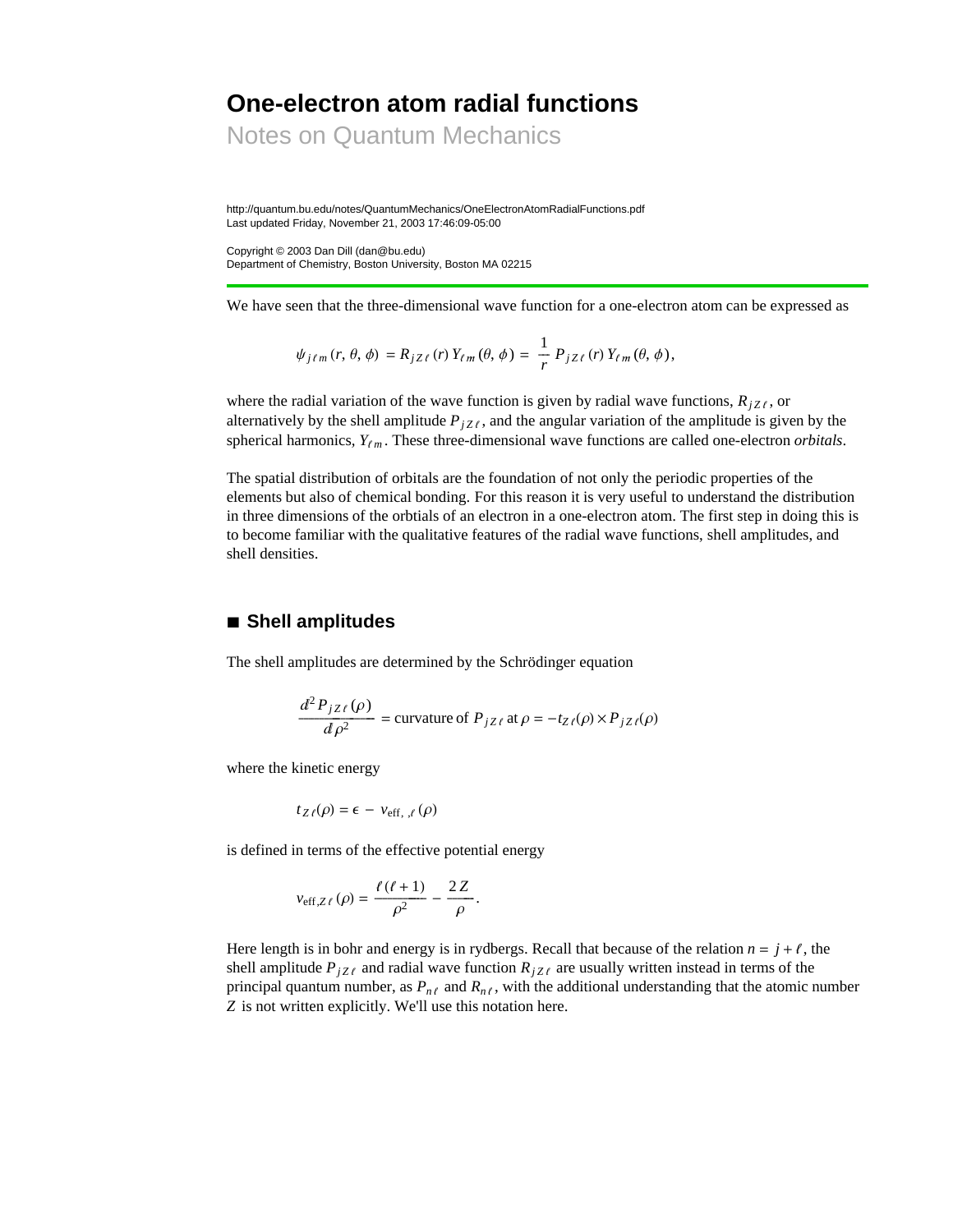A general property of the shell amplitude  $P_{n\ell}(\rho)$  is that for  $\rho \ll 1$ , it is proportional to  $\rho^{l+1}$  (and so the radial wave function,  $R_{n\ell} = P_{n\ell}/\rho$ , is proportional to  $\rho^{\ell}$ ). This means that for  $\ell = 0$  the shell amplitude leaves the origin as  $\rho$  and so with *zero curvature*; for all other values or  $\ell$ , the shell amplitude leaves the origin with curving away from the zero line. This different behavior is due to the fact that for  $\ell = 0$  there is no forbidden region near the nucleus, where as for all other values of  $\ell$ there is a forbidden region near the nucleus and so the shell amplitude must curve away from the zero line there.

Using the behavior of the shell amplitudes  $P_{n\ell}(\rho)$  for  $\rho \ll 1$ , we can sketch the qualitative features of each possible shell amplitude in the potential energy curve for each value of the orbital momentum quantum number,  $\ell$ .

Analytic expressions are available for the shell amplitudes  $P_{n\ell}(\rho)$ . It is very instructive to compare such sketches with the exact shell amplitudes. The exact shell amplitudes given by the following *Mathematica* function.

$$
P[Z_-, n_-, \ell_-, \rho_+] := \rho'^{1} e^{-Z \rho/n} \left(\frac{2Z}{n}\right)' \frac{2}{n^2} Z^{3/2} \sqrt{\frac{(n-\ell-1)!}{(n+\ell)!}} \times
$$
  
 Laguerrel $\left[n-\ell-1, 2\ell+1, \frac{2Z\rho}{n}\right]$ 

The leading factor shows the  $\rho^{t+1}$  dependence at small values of  $\rho$ . The exponential decay in the outer forbidden region is shown explicitly. Finally, the *Mathematica* function **LaguerreL**, known as the *Laguerre polynomial*, gives the oscillating part of the shell amplitude.

#### ■ **Classical turning points**

We have learned that wave functions have an inflection point at each classical turning point—the boundary between allowed and forbidden regions—since the curvature vanishes there. In sketching and analyzing shell amplitudes  $P_{n\ell}(\rho)$  the locations of the classical turning points are important guides. Here is how to determine these locations.

At classical turning points the kinetic energy vanishes and so the total energy is entirely potential energy. We can use this condition to get general expressions for the positions of the classical turning points.

> Show that the inner and outer classical turning points are given by the following expressions.

$$
\big\{\,\frac{n\,\left(n-\sqrt{n^2-\ell\,\left(1+\ell\right)}\,\,\right)}{Z}\,\,,\,\ \frac{n\,\left(n+\sqrt{n^2-\ell\,\left(1+\ell\right)}\,\,\right)}{Z}\,\big\}
$$

For example, here are the classical turning points for an electron in the hydrogen atom, with  $n = 4$ and  $\ell = 0, 1, 2, \text{ and } 3$ .

| n |   | $\rho$ inner | $\rho_{\text{outer}}$ |
|---|---|--------------|-----------------------|
|   | 0 | $\Omega$ .   | 32.                   |
| 4 |   | 1.03337      | 30.9666               |
|   | 2 | 3.35089      | 28.6491               |
|   | ર | 8.           | 24.                   |

The inner forbidden regions grows with  $\ell$ , since the centrifugal repulsion is increasing; for  $\ell = 0$ , however, there is no inner forbidden region, since there is no repulsive term in the potential energy. The outer forbidden region starts at smaller distances as  $\ell$  increases, since for a given  $n$  the total energy is fixed, and so the residual effect of centrifugal repulsion raises the potential energy curve in the outer region.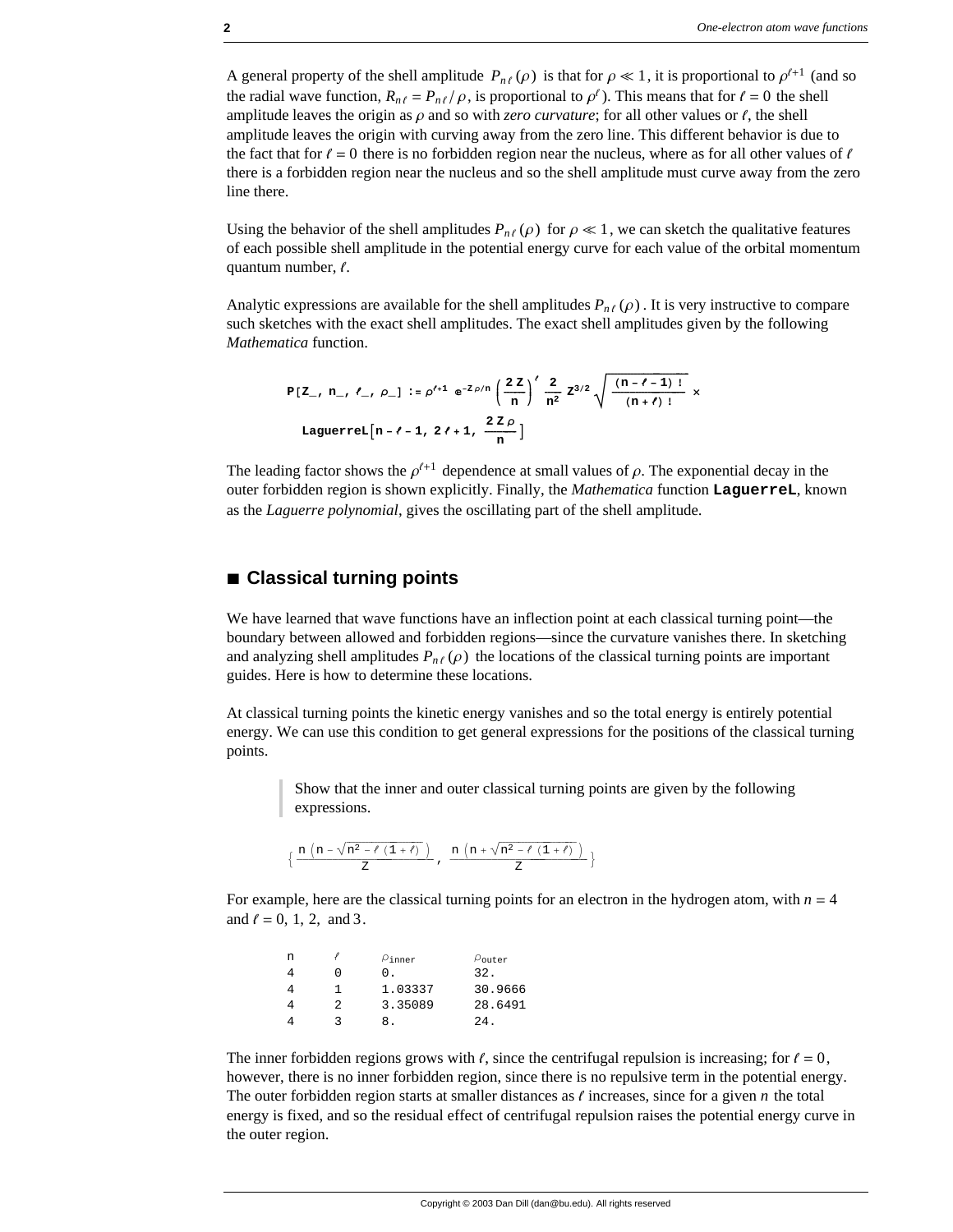As another example, here are the classical turning points for an electron in the hydrogen atom, with  $l = 1$  and  $n = 2$ , 3 and 4.

| $\rho$ inner | $\rho_{\mathtt{outer}}$ |
|--------------|-------------------------|
| 1.17157      | 6.82843                 |
| 1.06275      | 16.9373                 |
| 1.03337      | 30.9666                 |
|              |                         |

Now, since  $\ell$  is fixed but the energy is increasing, for increased total energy the inner forbidden region decreases in size and the start of the outer forbidden region occurs at larger distances.

In the shell amplitude plots to follow, these effects on the classical turning points are seen in changes in the location of the inflection point in the first and last loops of the shell amplitudes. To help see the details of the plots, we'll use the following colors to distinguish different functions in the same plot.

## **à Lowest energy hydrogen shell amplitudes and shell densities for different b**

Here are the classical turning points for the lowest energy shell amplitudes for  $\ell = 0, 1, 2,$  and 3.

| n |   | $\rho$ inner | $\rho_{\text{outer}}$ |
|---|---|--------------|-----------------------|
| 1 |   | 0.           | 2.                    |
| 2 |   | 1.17157      | 6.82843               |
| 3 | 2 | 3.80385      | 14.1962               |
|   | 2 |              | 24.                   |

Here are the lowest energy shell amplitudes for  $\ell = 0$  (black), 1 (red), 2 (green), and 3 (blue).



Since each shell amplitude is the lowest energy solution for the corresponding potential curve, each shell amplitude has a single loop. The vertical line extending downward from each shell amplitude marks the corresponding outer classical turning point. The total energy of these lowest energy solutions increases with  $\ell$ .

| n  |   | e           |
|----|---|-------------|
| 1  | ∩ | $-1$ .      |
| -2 | 1 | $-0.25$     |
| 3  | 2 | $-0.111111$ |
|    | ર | $-0.0625$   |
|    |   |             |

This means that in the outer forbidden region the negative kinetic energy is getting smaller, since each potential energy converges to the same value, 0, at very large distances from the nucleus. The lowered negative kinetic energy means that the shell amplitude in the forbidden region decays to zero over a larger and larger distance. The combined effect of the outer classical turning points moving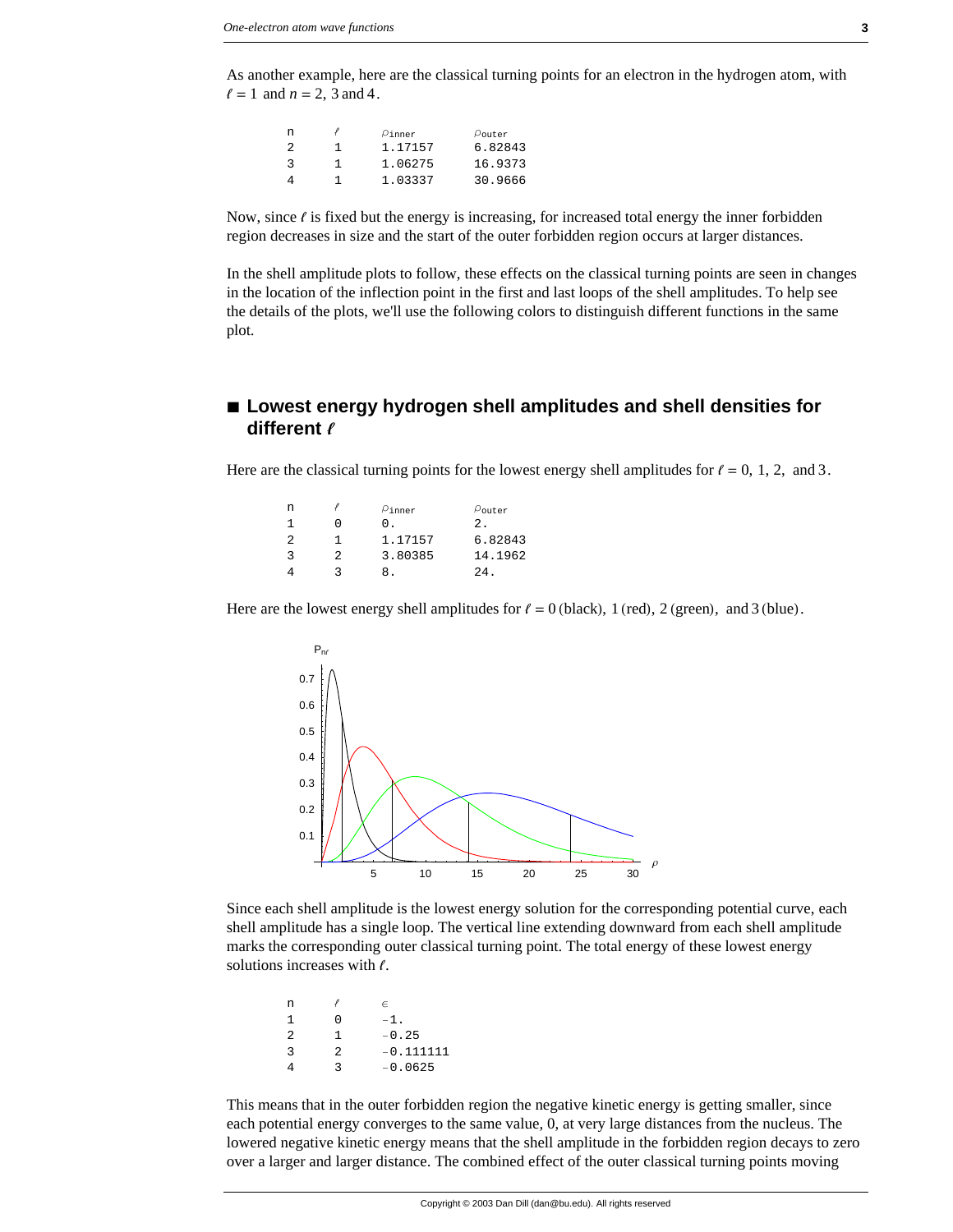outward, due to increasing total energy, and the decay requiring greater distance in the outer forbidden region, due to decreased negative kinetic energy there, means that an electron in the lowest energy state for a given orbital momentum extends farther out into the space surrounding the nucleus for increased total energy and orbital momentum.

Here are the same shell amplitudes near the nucleus.



The vertical line extending downward from each shell amplitude (except for  $\ell = 0$ ) marks the corresponding inner classical turning point; there is no inner forbidden region and so no inner classical turning point for  $\ell = 0$ . The inner forbidden region grows with increasing  $\ell$ , due to the increasing centrifugal repulsion, with the result that as  $\ell$  increases the shell amplitude is smaller and smaller near the nucleus; its centrifugal motion keeps the electron away from the nucleus. Only an *s*  $(\ell = 0)$  electron has appreciable amplitude near the nucleus, since only an *s* electron experiences no centrifugal repulsion.

Here are the corresponding shell densities,  $|P_{n\ell}(\rho)|^2$ .



The vertical lines extending downward from each shell density mark the maximum shell density. These maximum correspond to the radii predicted by the Bohr model,

n Bohr ρ  $\begin{array}{ccc} 1 & & 1 \\ 2 & & 4 \end{array}$  $\overline{a}$ 3 9 4 16

In the Bohr model, the electron is assumed to be *only* at the single distance for a given total energy. We see now that instead, for each total energy, the electron may be found over *a range of distances* from the nucleus to the outer reaches of the atom.

Further, in the Bohr model, the allowed energies corresponded to circular orbits at distance from the nucleus such that the orbit circumference could fit an integer number of de Broglie waves. We see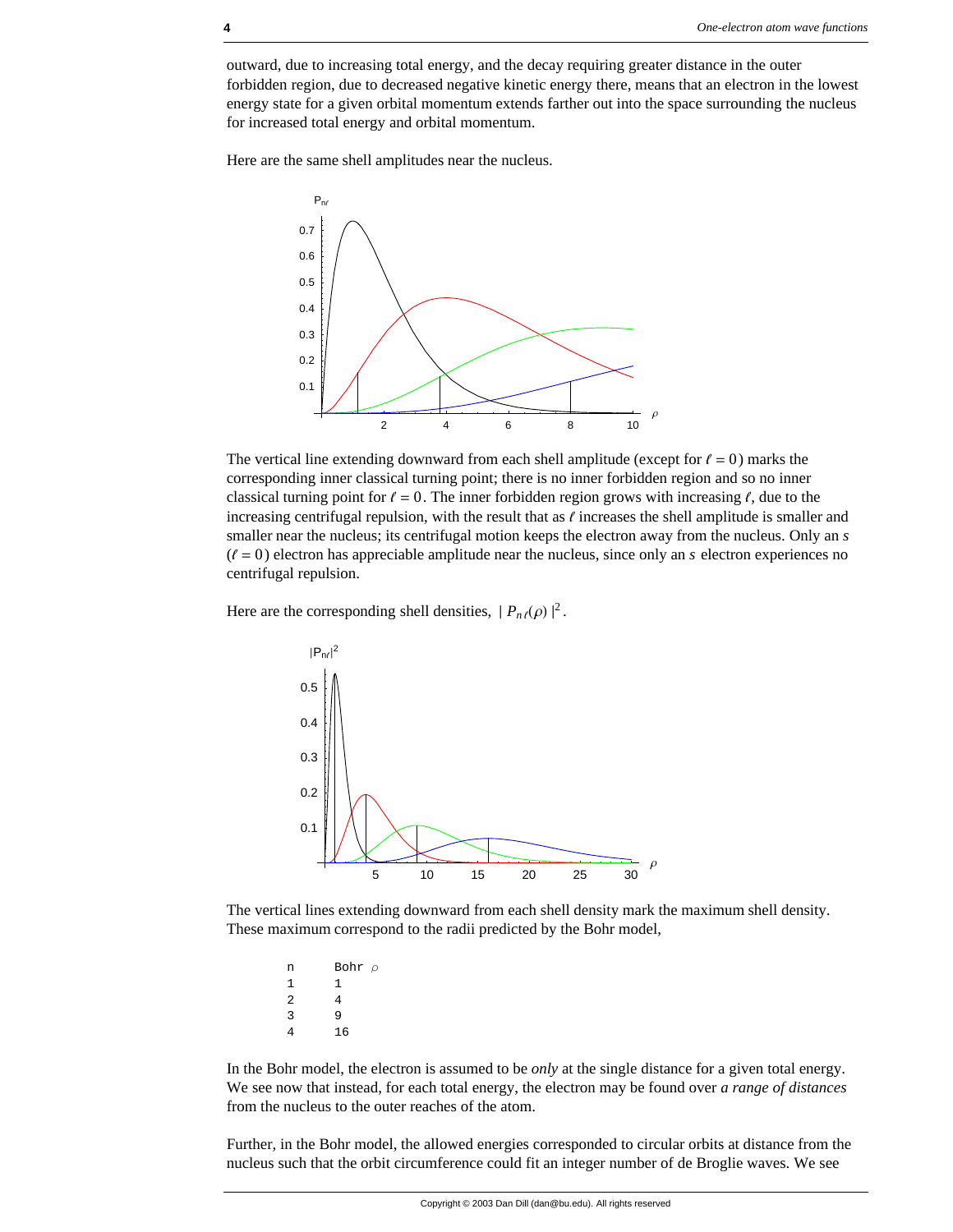now that instead the allowed energies correspond to those values that give radial probability amplitudes (rather than the circular probability amplitudes implied by the Bohr model) that converge to zero in the forbidden regions.

It is very important, now that we see this more accurate picture, to no longer think in terms of the Bohr-de Broglie circular orbits. The Bohr-de Broglie approach was helpful in getting us to the more accurate picture, but now that we have this more accurate picture, we can leave the Bohr–de Broglie picture behind.

#### $\blacksquare$  Lowest energy  $\ell = 0$  shell amplitudes for different Z

Here are the classical turning points for the lowest energy shell amplitudes for  $\ell = 0$  for H, He<sup>+</sup>, and  $Li^{2+}$ .

| z | $P$ inner  | $\rho_{\text{outer}}$ |
|---|------------|-----------------------|
|   | $\Omega$ . | 2.                    |
| 2 | 0.         |                       |
| ર | 0.         | 0.666667              |

The effective potential,

$$
V_{\text{eff},Z\ell}\left(\rho\right) = \frac{\ell\left(\ell+1\right)}{\rho^2} - \frac{2Z}{\rho}
$$

becomes deeper and narrower for increased nuclear charge, *Z* , because of the increased nuclear attraction. Since  $\ell = 0$ , there is no centrifugal repulsion and so no inner classical turning point.

Here are the lowest energy  $\ell = 0$  shell amplitudes for H (black), He<sup>+</sup> (red), and Li<sup>2+</sup> (green).



The vertical line extending downward from each shell amplitude marks the corresponding outer allowed-forbidden region boundary. The increased nuclear attraction shifts the turning point to smaller distances for larger nuclear charge. The increased nuclear attraction also lowers the total energy,

 $Z$   $\in$ 1 −1 2  $-4$ 3 −9

This means that as nuclear charge increases the potential energy rises more steeply at the outer classical turning point. This in turn means the shell amplitude must decay more rapidly in the forbidden region as nuclear charge increases.

Here are the corresponding shell densities,  $|P_{n\ell}(\rho)|^2$ .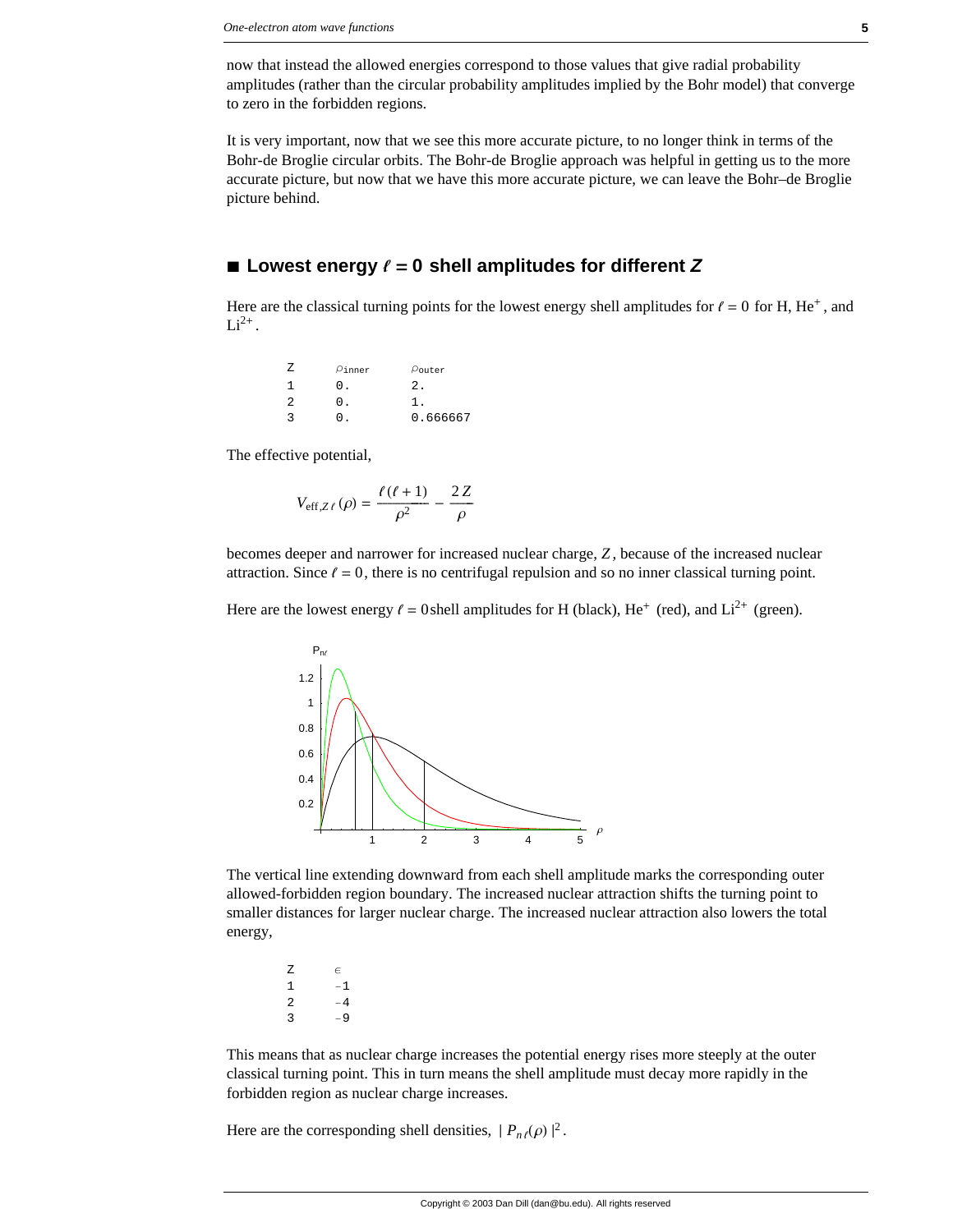

The vertical lines extending downward from each shell density mark the maximum shell density. These maximum correspond to the radii predicted by the Bohr model,

Z Bohr ρ 1 1 2  $\frac{1}{2}$ 3  $\frac{1}{3}$ 

We see that the lowest energy state of a one-electron atom shrinks as nuclear charge increases. We see also, once again, that the Bohr picture of an electron being at only the one distance from the nucleus is replaced by the electron distributed throughout space around the nucleus.

# $\blacksquare$  Hydrogen  $\ell = 0$  shell amplitudes and shell densities for different **levels of excitation**

Here are the classical turning points for the four lowest energy hydrogen shell amplitudes for  $\ell = 0$ .

| n |        | $\rho$ inner | $\rho_{\text{outer}}$ |
|---|--------|--------------|-----------------------|
|   | U      | 0.           | 2.                    |
| 2 | $\cup$ | 0.           | 8.                    |
| 3 | U      | 0.           | 18.                   |
|   | 0      | n            | 32.                   |

As we have seen, there is no inner turning point, since  $\ell = 0$  and so there is no centrifugal repulsion. The outer turning point is increasing since the total energy is increasing.

| n |   | E.          |
|---|---|-------------|
| 1 | U | $-1$ .      |
| 2 | U | $-0.25$     |
| 3 | O | $-0.111111$ |
|   | O | $-0.0625$   |
|   |   |             |

Here are the lowest energy shell amplitudes for  $n = 1$  (black), 2 (red), 24 (green), and 4 (blue).

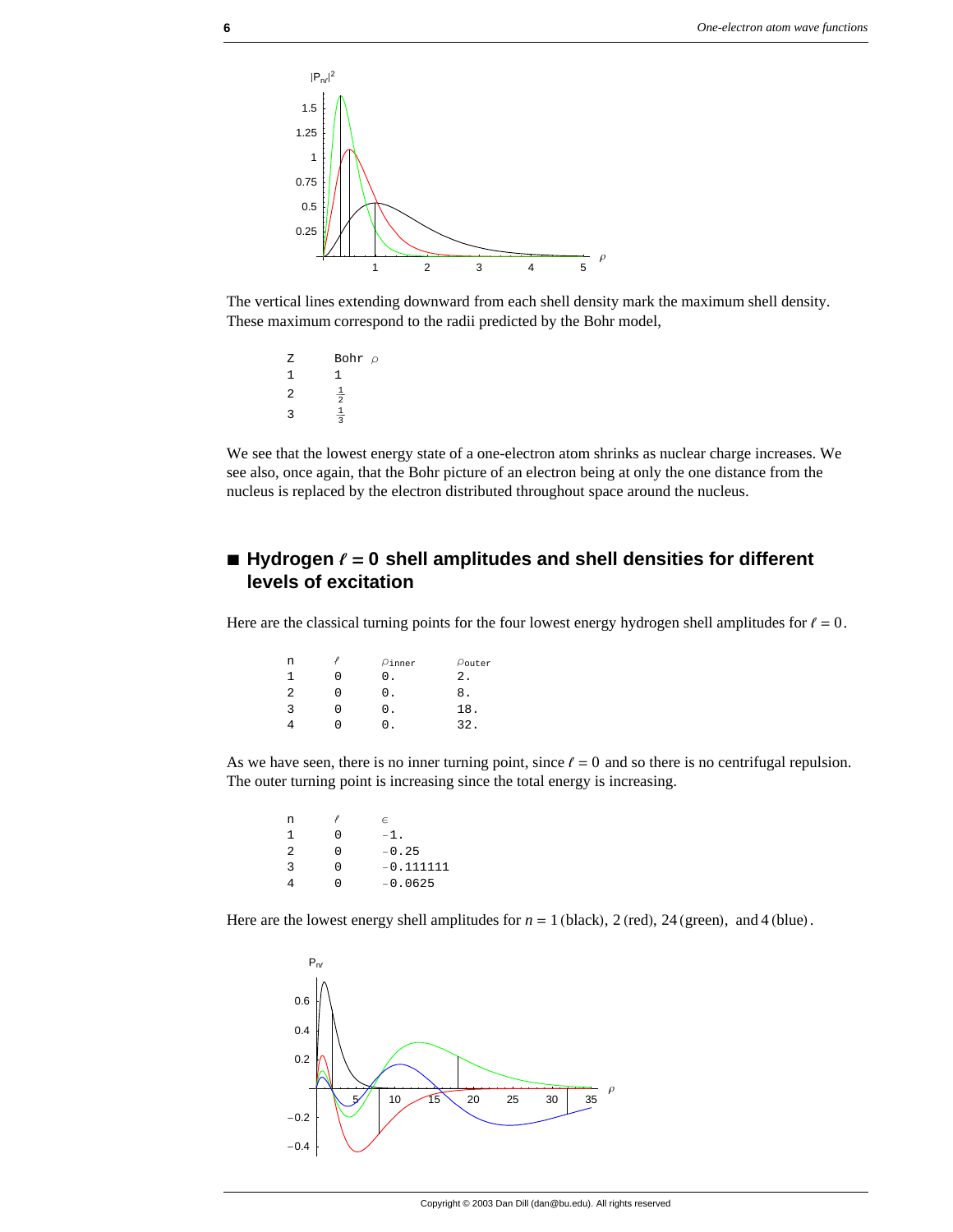The lowest energy shell amplitude has one loop, the next lowest has two loops, etc. The vertical line extending downward from each shell amplitude marks the corresponding outer classical turning point.

| n |   | e           |
|---|---|-------------|
| 1 | N | $-1$ .      |
| 2 | N | $-0.25$     |
| 3 | N | $-0.111111$ |
|   | ∩ | $-0.0625$   |
|   |   |             |

As the total energy increases, in the outer forbidden region the negative kinetic energy is getting smaller. The lowered negative kinetic energy means that the shell amplitude in the forbidden region decays to zero over a larger and larger distance. The combined effect of the outer classical turning points moving outward, due to increasing total energy, and the decay requiring greater distance in the outer forbidden region, due to decreased negative kinetic energy there, means that an electron in successively higher energy states for a given orbital momentum extends farther out into the space surrounding the nucleus.

Here are the same shell amplitudes near the nucleus.



Since there is no inner turning point, the shell amplitude leave the nucleus with non-positive curvature. Because near the nucleus the kinetic energy is so large, all of the functions have their first maximum at about the same place and, except for the lowest energy state, the first loops are all of nearly the same length. What is different, however, is the relative size of the loops: the higher the energy, the smaller the maximum of the initial loop.

Here are the corresponding shell densities,  $|P_{n\ell}(\rho)|^2$ .



The vertical lines extending downward from each shell density mark the radii predicted by the Bohr model,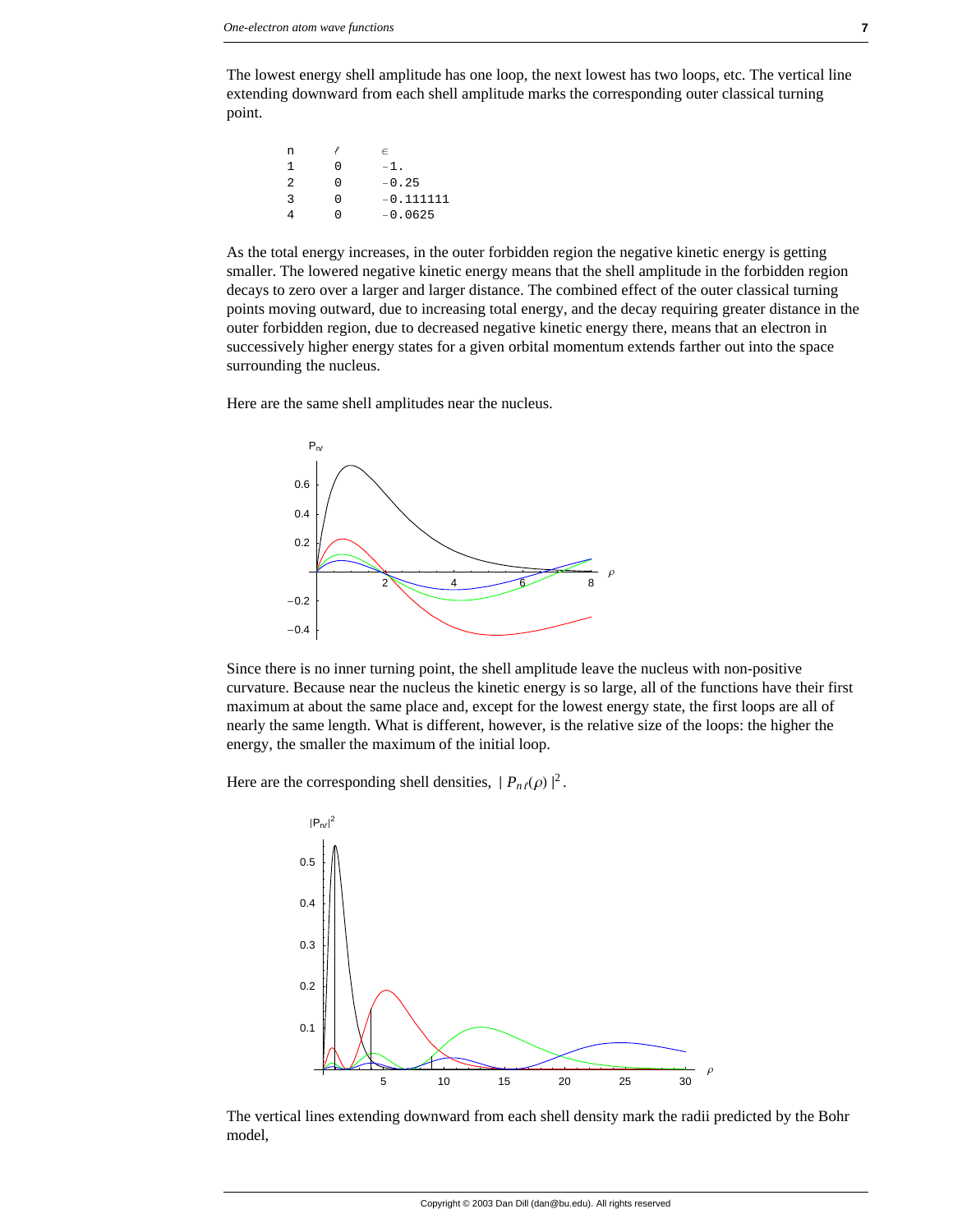n Bohr $\rho$ 1 1 2 4 3 9 4 16

We see that only for the lowest energy solution does the maximum in the shell density agree with the predicted radius of the Bohr model. It is a general result that the Bohr model predictions only work for the lowest energy shell amplitude for a given orbital momentum.

## **à Hydrogen shell amplitudes and shell densities at fixed total energy**

Here are the classical turning points for hydrogen radial shell amplitudes and shell densities at fixed total energy  $\epsilon = -1/16$ , for  $\ell = 0, 1, 2,$  and 3.

| n |   | $\rho$ inner | $\rho_{\text{outer}}$ |
|---|---|--------------|-----------------------|
|   | O | 0.           | 32.                   |
|   |   | 1.03337      | 30.9666               |
|   | 2 | 3.35089      | 28.6491               |
|   | ર | x.           | $2.4$ .               |

Here are the shell amplitudes for  $\ell = 0$  (black), 1 (red), 2 (green), and 3 (blue) at total energy  $\epsilon = -1/16$ .



The vertical line extending downward from each shell amplitude marks the corresponding outer classical tuning point.

Here are the same shell amplitudes near the nucleus.

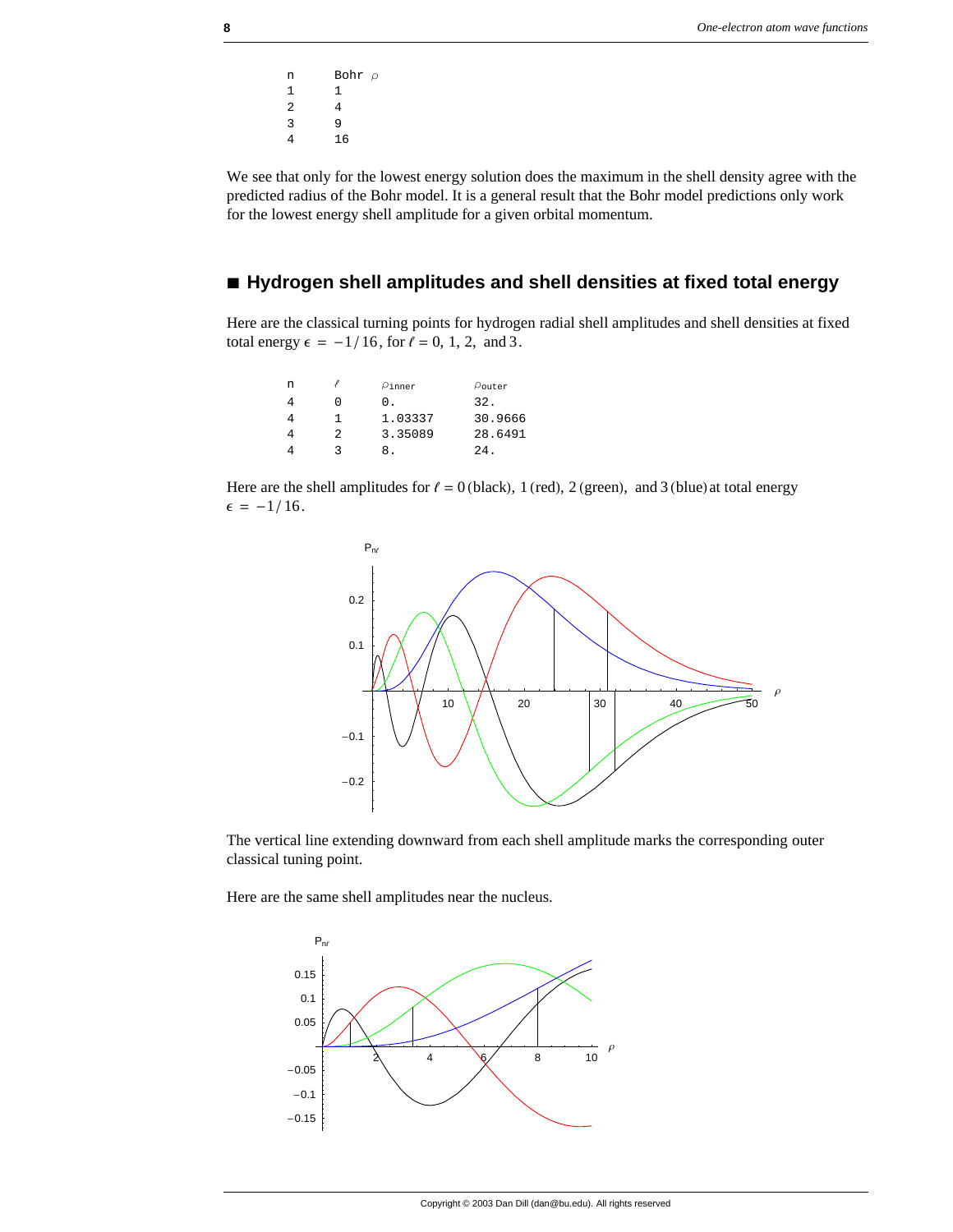The vertical line extending downward from each shell amplitude (except for  $\ell = 0$ ) marks the corresponding inner classical turning point; there is no inner forbidden region for  $\ell = 0$ . We see that the inner forbidden region grows with increasing orbital momentum. This makes sense since the effect of increased centrifugal repulsion is greatest at close to the nucleus.

Here is the plot of the shell densities,  $|P_{n\ell}|^2$ , for  $\ell = 0$  (black), 1 (red), 2 (green), and 3 (blue) at total energy  $\epsilon = -1/16$ .



Even though the total energy is the same for all four shell densities, the electron distribution is quite different. The *highe*r the orbital momentum, the *smalle*r the allowed region, since the fixed total energy means that the total energy is *closer to the bottom of the corresponding potential curve*, where the allowed region is *smallest*.

Here are the shell densities close to the nucleus.



What is important to note is that the penetration of the electron into region near the nucleus is inversely proportional to the orbital momentum; the penetration is greatest for  $\ell = 0$  (black) and least for  $\ell = 3$  (blue). As orbital momentum increases, the increased centrifugal repulsion pushes the electron out from the center of the atom. We will see that this behavior, through its consequences for electrical shielding of the nuclear charge, will have profound effects on the structure of many electron atoms. Indeed, this behavior, together with the consequences of the antisymmetry requirement of many-electron shell amplitudes, accounts for the entire structure of the periodic table.

#### **à Radial loops**

Here is a table of eigenvalues and number of loops for different values of the orbital momentum quantum number.